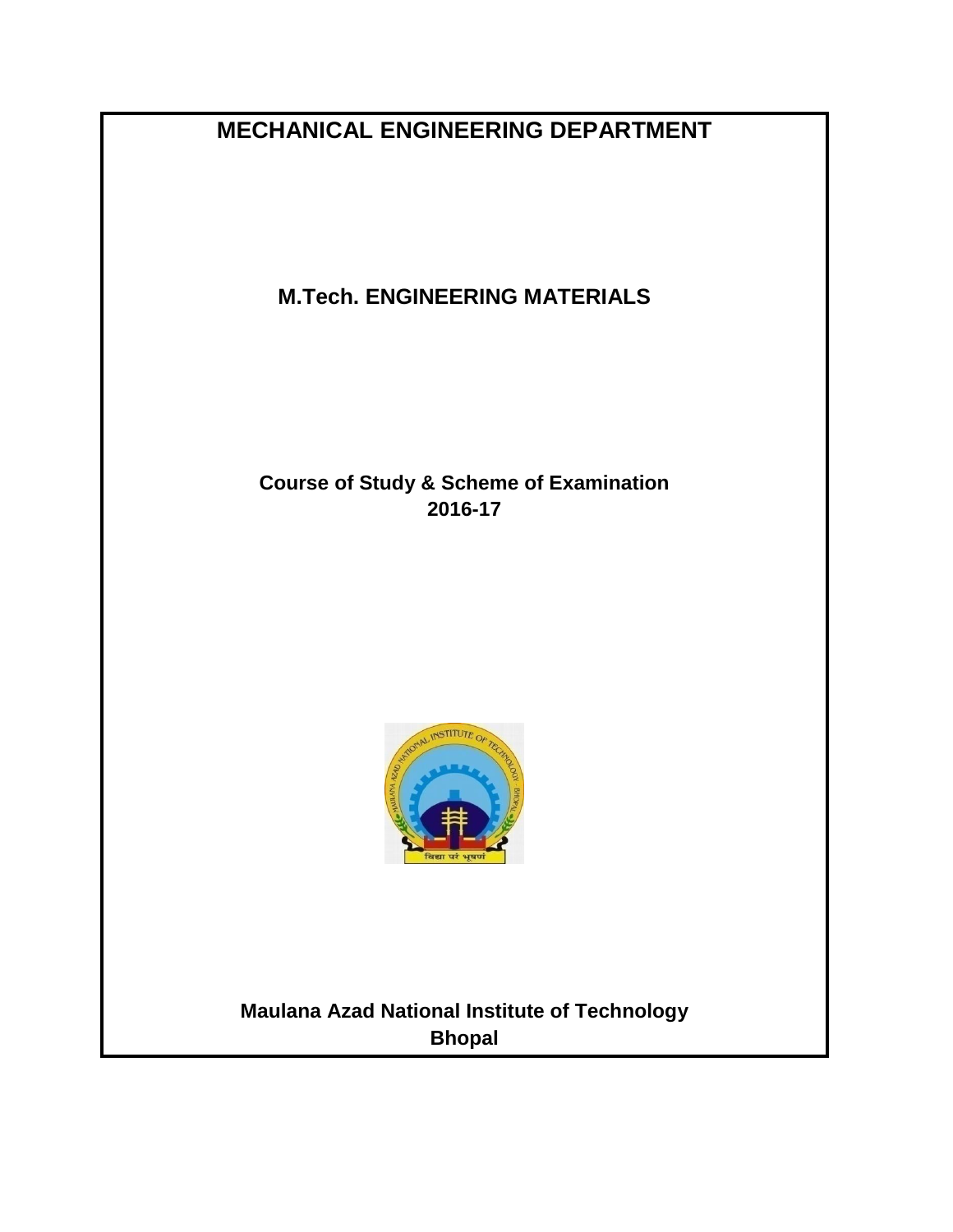| Course         | Subject                        | <b>Scheme of Studies</b> |               |               | <b>Credits</b>  |
|----------------|--------------------------------|--------------------------|---------------|---------------|-----------------|
| Number         |                                | Periods per week         |               |               |                 |
|                |                                |                          |               | P             |                 |
| <b>MTH511D</b> | <b>Advanced Engineering</b>    | 3                        |               |               | 3               |
|                | Mathematics &                  |                          |               |               |                 |
|                | <b>Optimization Techniques</b> |                          |               |               |                 |
| EM512          | <b>Material Science</b>        | 3                        |               |               | 3               |
| EM513          | <b>Behavior of Materials</b>   | 3                        |               |               | 3               |
|                | Elective - 1                   | 3                        |               |               | 3               |
|                | Elective - 2                   | 3                        |               |               | 3               |
|                | Open elective-1                | 3                        |               |               | 3               |
| EM514          | <b>Behavior of Materials</b>   |                          |               | $\mathcal{P}$ | $\mathcal{P}$   |
|                | Laboratory                     |                          |               |               |                 |
| EM515          | Seminar 1 and mini project     |                          | $\mathcal{P}$ |               | $\mathcal{P}$   |
|                |                                |                          |               |               | Total credit 22 |

# **M.TECH. IN ENGINEERING MATERIALS** *First Semester*

## *Second Semester*

| Course          | Subject                     | <b>Scheme of Studies</b> |               | Total         |               |
|-----------------|-----------------------------|--------------------------|---------------|---------------|---------------|
| Number          |                             | Periods per week         |               |               | Credits       |
|                 |                             |                          |               | P             |               |
| <b>EM521</b>    | <b>Material Processing</b>  | 3                        |               | ۰             | 3             |
| <b>EM522</b>    | <b>Materials Management</b> | 3                        |               |               | 3             |
| <b>EM523</b>    | Tribology                   | 3                        |               |               | 3             |
|                 | Elective - 3                | 3                        |               |               | 3             |
|                 | Elective - 4                | 3                        |               |               | 3             |
|                 | Open elective-2             | 3                        | -             |               | 3             |
| <b>EM524</b>    | <b>Advanced Materials</b>   |                          |               | $\mathcal{P}$ | $\mathcal{P}$ |
|                 | Laboratory                  |                          |               |               |               |
| <b>EM525</b>    | Seminar 2 and mini project  |                          | $\mathcal{P}$ |               | $\mathcal{P}$ |
| Total credit 22 |                             |                          |               |               |               |

### **List of department Electives**

EM531 Bio-Materials EM532 Nuclear Materials EM533 Aerospace Materials EM534 Polymer Engineering EM535 Corrosion Engineering EM536 Metal Forming EM537 Theory of Plasticity EM538 Advanced Materials EM539 Product Design & Development EM-541 Intellectual Property Right EM 542 Fracture & Failure of Materials EM543 Composite Materials

# **List of open Electives**

EM 551 Advance Mechanics of Materials EM 552 Finite Element Methods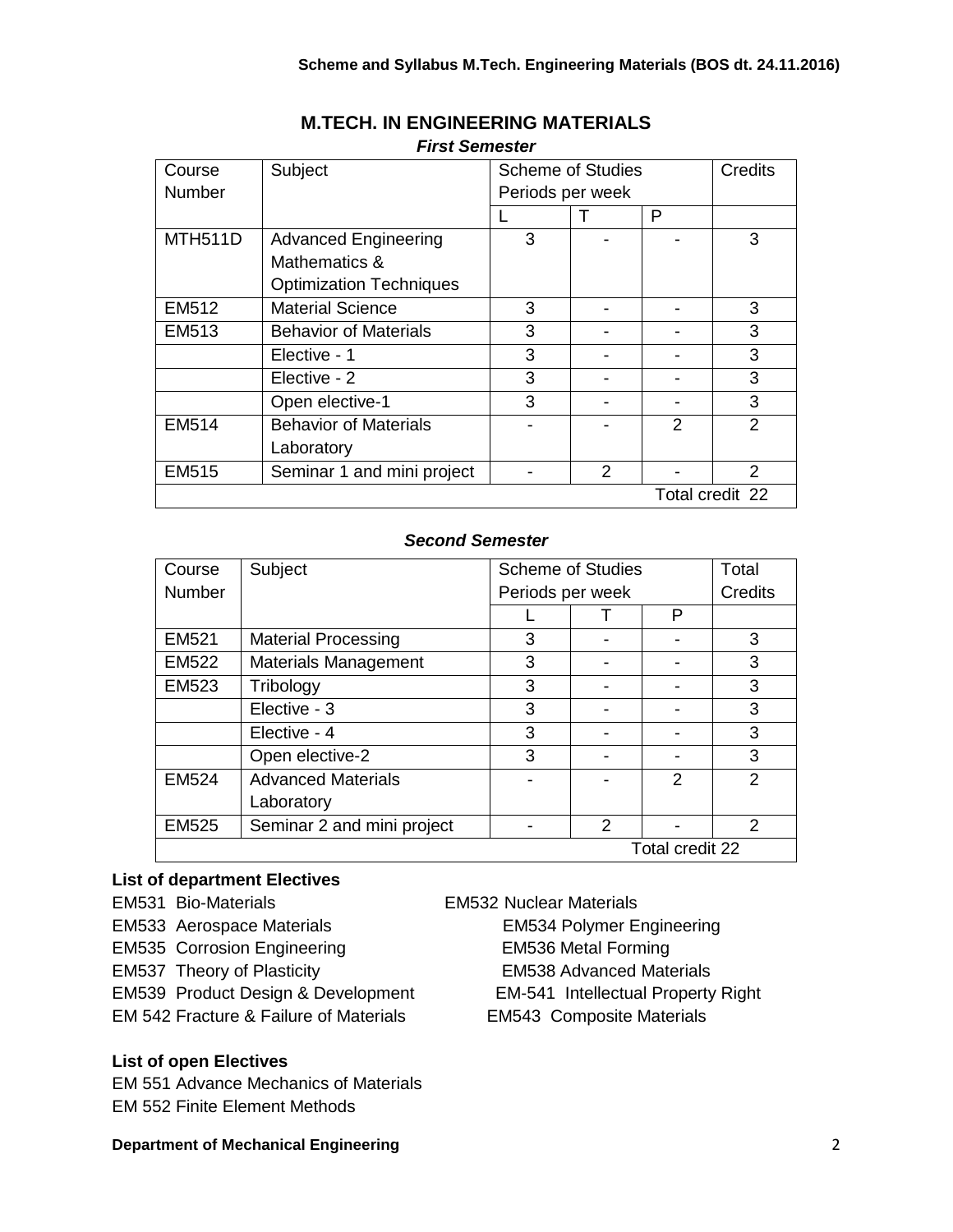# **SYLLABUS**

# **MTH511D ADVANCED ENGINEERING MATHEMATICS & OPTIMIZATION TECHNIQUES**

Numerical Methods: Solution of algebraic and transcendental equations, Solution of linear simultaneous equations, finite differences, Interpolation and Extrapolation, Inverse Interpolation, Numerical differentiation and integration, Numerical solution of ordinary and partial differential equations.

Introduction to optimization by linear programming, solution by graphical and simplex method, concept of degeneracy and duality, artificial variable techniques-Big-method, transportation and assignment problem.

| Stevan C. Chapra and Raymond P Canale.                                                                                                                      |
|-------------------------------------------------------------------------------------------------------------------------------------------------------------|
| Iyengar and M.K.Jain.                                                                                                                                       |
| S.D.Sharma.                                                                                                                                                 |
| Suresh Chandra.                                                                                                                                             |
| 1. Numerical Methods for Engineers<br>2. Numerical Methods for Engineers<br>3. Operation Research<br>4. Numerical Optimization Techniques with Applications |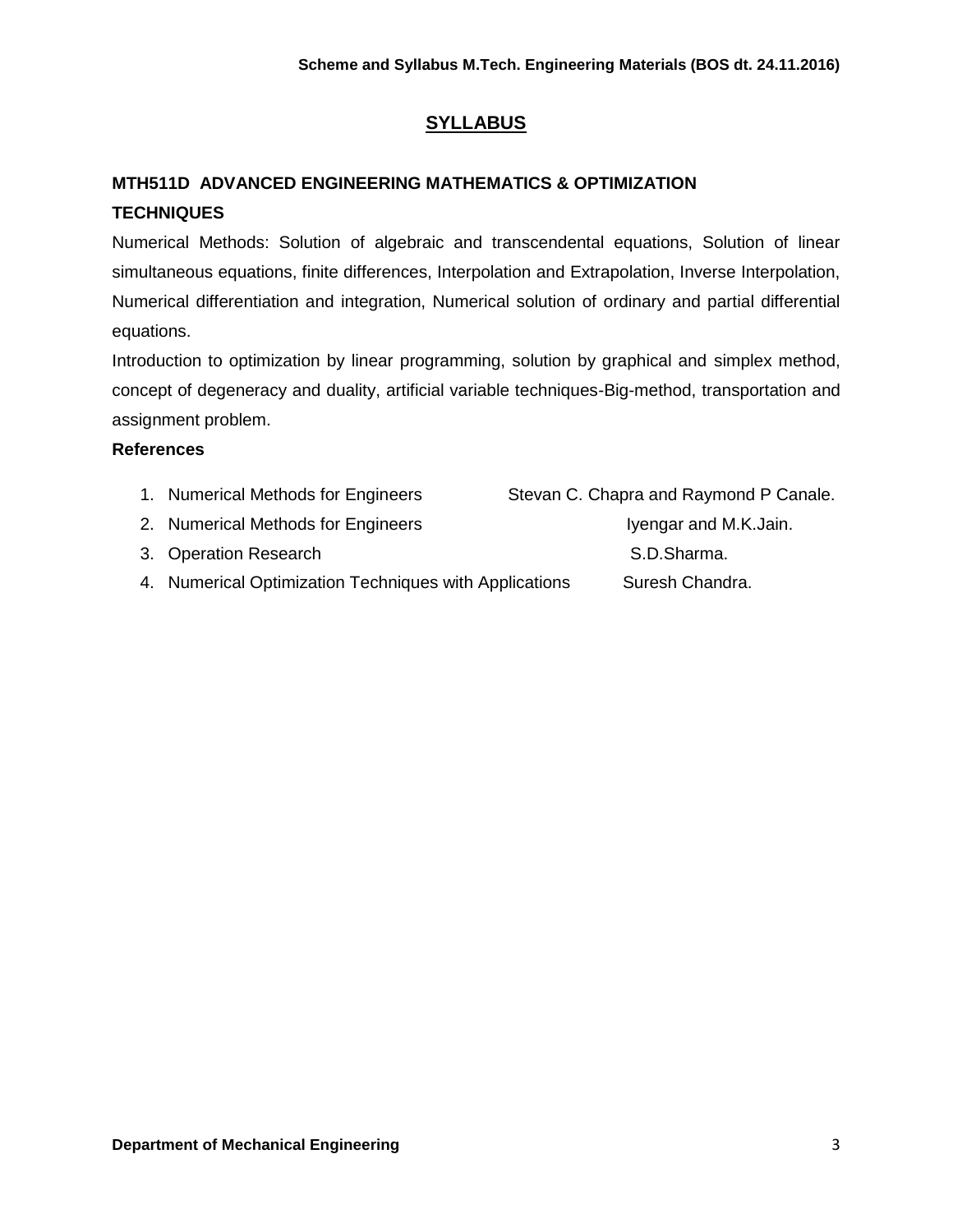### **EM512 MATERIAL SCIENCE**

Crystal structure and characterization of materials, Solid solutions, Phase diagrams, Iron Carbon equilibrium diagram, Mechanical Properties of metals, Diffusion in solids, Magnetic and Electrical properties of materials.

- 1. Material Science and Engg. V. Raghvan
- 2. Material Science G.K.Narula
- 3. Physical Metallurgy Principles Robert E. Reed Hill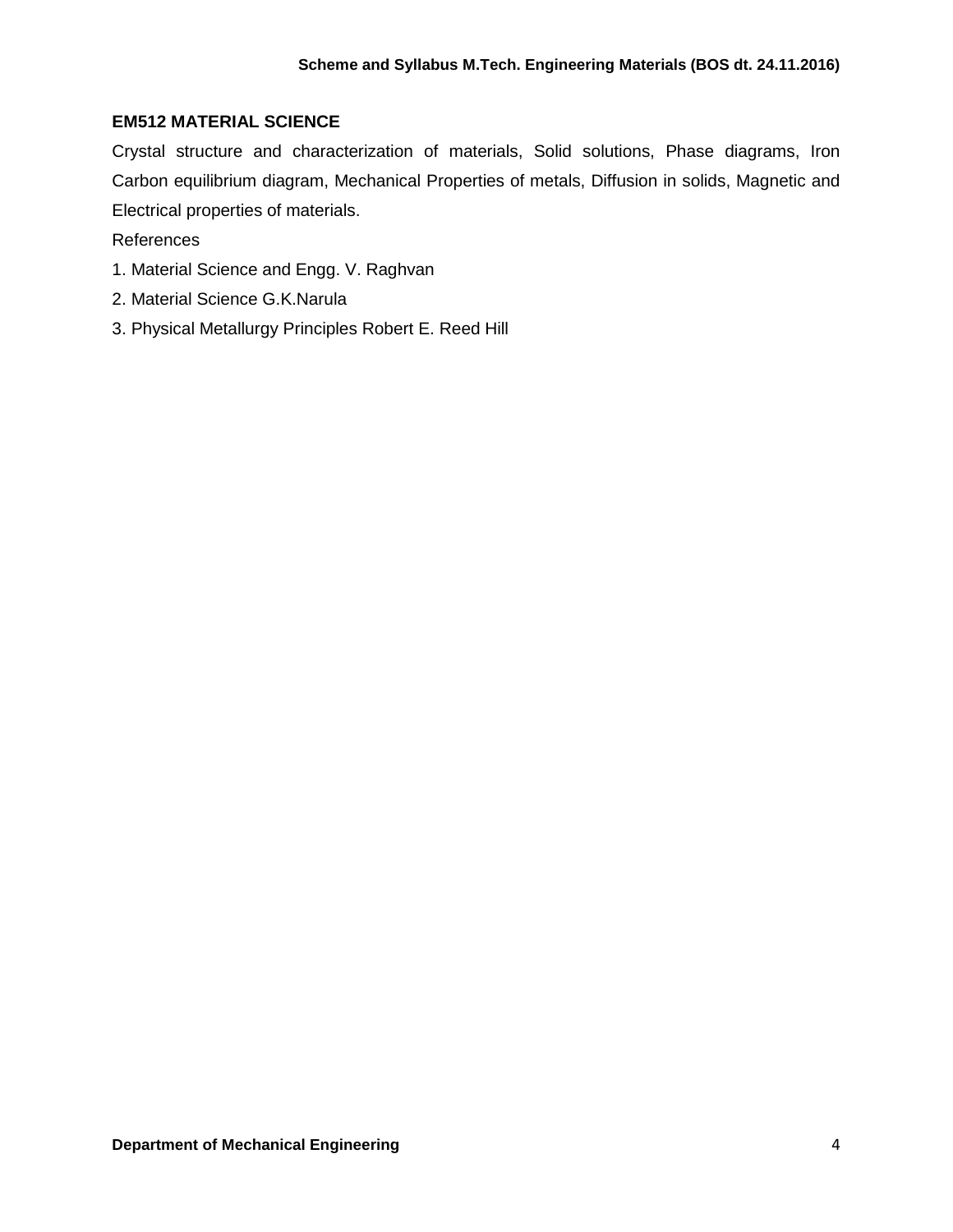# **EM513 BEHAVIOUR OF MATERIALS**

Mechanical behaviour of materials under Tension and Compression, Mechanical behaviour of materials under Shear and bending, Utilization of shear/bending properties in design. Static stress-strain properties for combined stresses, theories of failures Fracture toughness, LEFM, Mechanical behaviour of materials under Fatigue and Creep.

- References
- 1. Behaviour of Material Joseph Marin
- 2. Mech. Behaviour of Materials Norman E. Dowling
- 3. Mech. Behaviour of Materials K.K.Chawla
- 4. Mech. Behaviour of Material Thomas H Courtney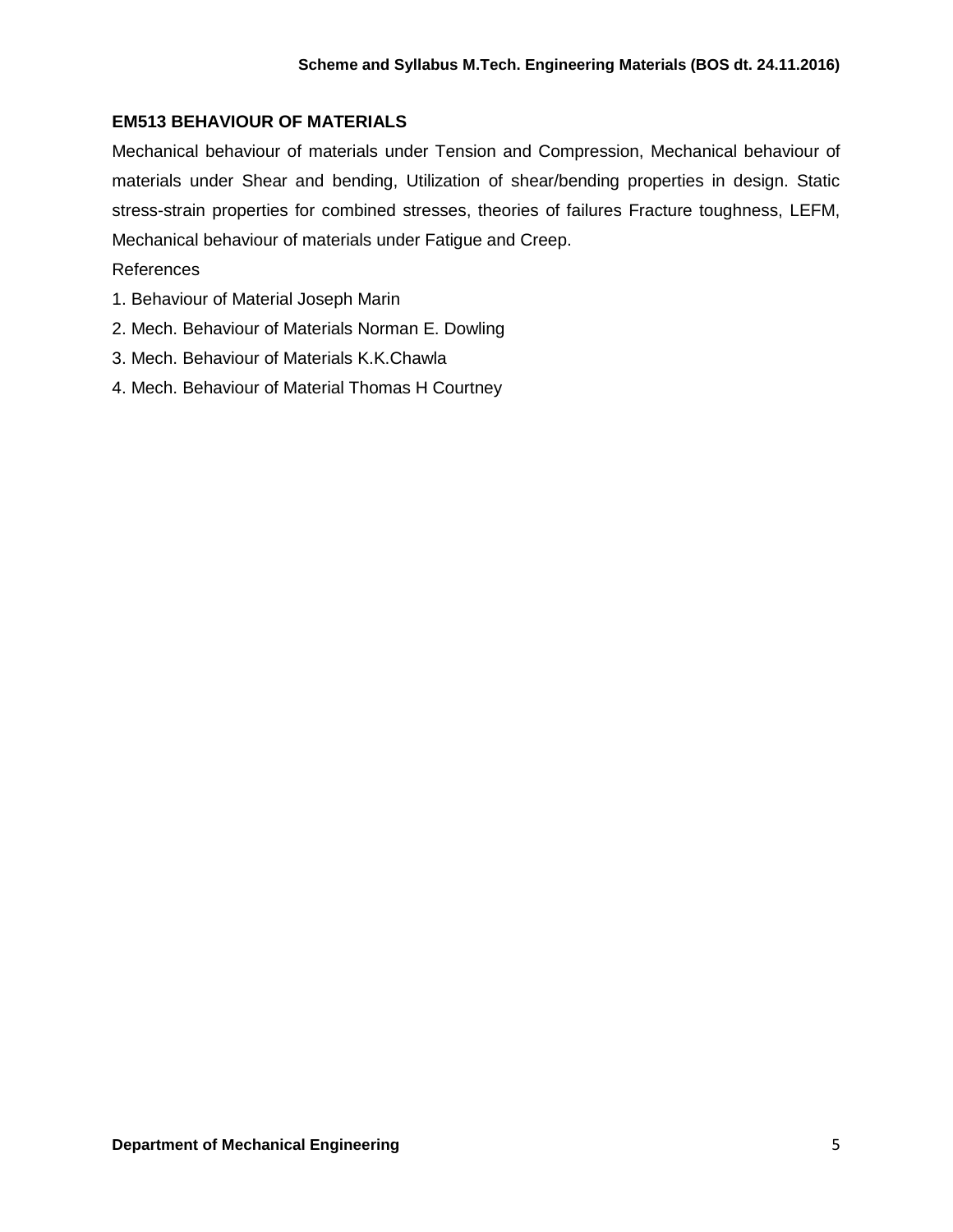# **EM 514 BEHAVIOR OF MATERIALS LABORATORY**

Experiments on mechanical, thermal and electrical properties of materials, Studies of crystal structures, Corrosion.

## **EM515 SEMINAR 1 & MINI PROJECT**

Heat treatment processes, TTT diagram, Hardening methods, Hadenebility, Heat treatment of Aluminium and its and alloys. Powder metallurgy. Composites preparation, properties and uses. Fiber reinforced resin plastics., coatings.

References:

.

- 1. Heat treatment Priciples & Techniques T.V.Rajan & Sharma
- 2. Physical Metallurgy Principles Robert E. Reed Hill
- 3. Engineering Materials Technology by Smith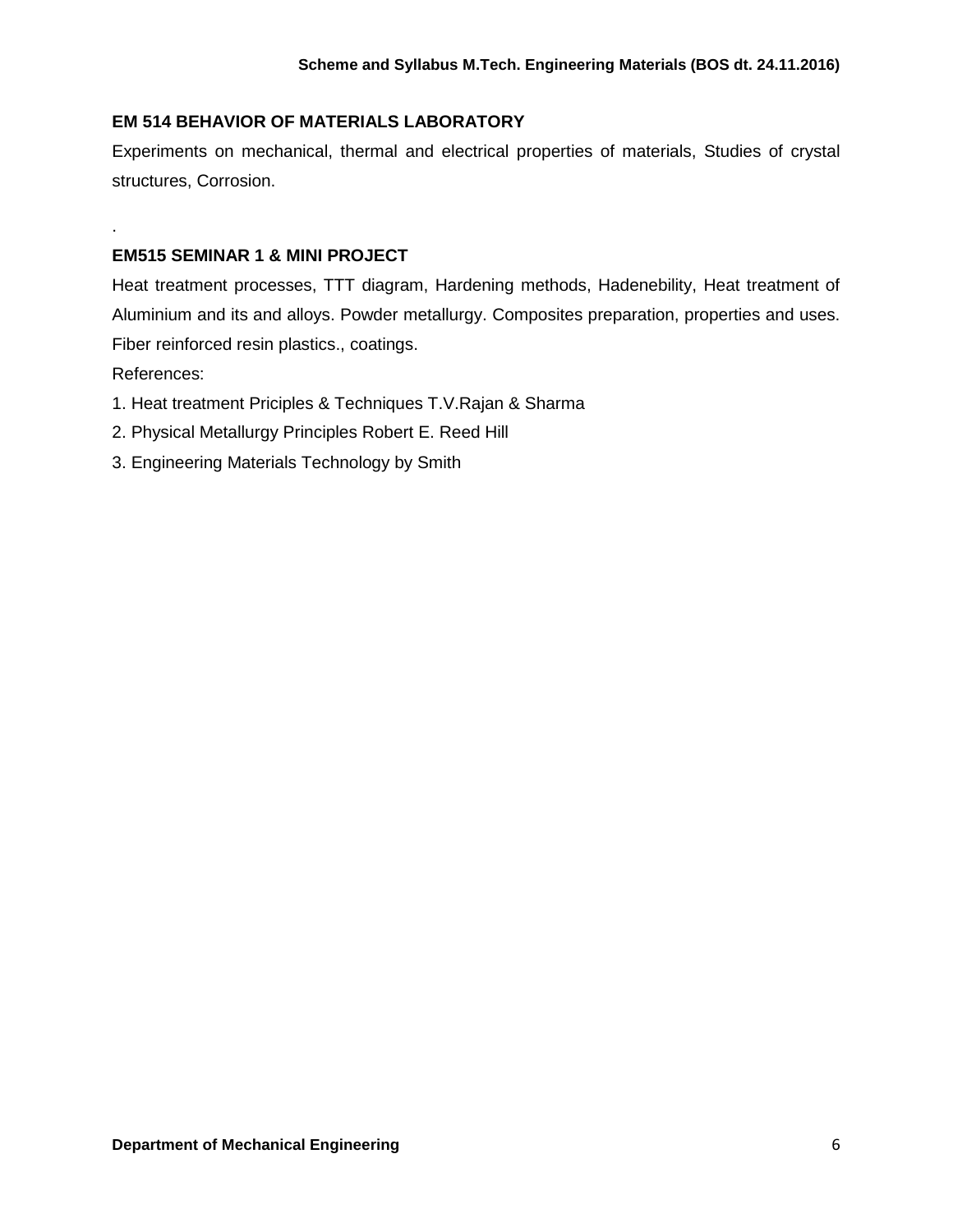# **SECOND SEMESTER**

# **EM 521 MATERIALS PROCESSING**

Heat treatment processes, TTT diagram, Hardening methods, Hadenebility, Heat treatment of Aluminium and its and alloys. Powder metallurgy. Composites preparation, properties and uses. Fiber reinforced resin plastics., coatings.

- 1. Heat treatment Priciples & Techniques T.V.Rajan & Sharma
- 2. Physical Metallurgy Principles Robert E. Reed Hill
- 3. Engineering Materials Technology by Smith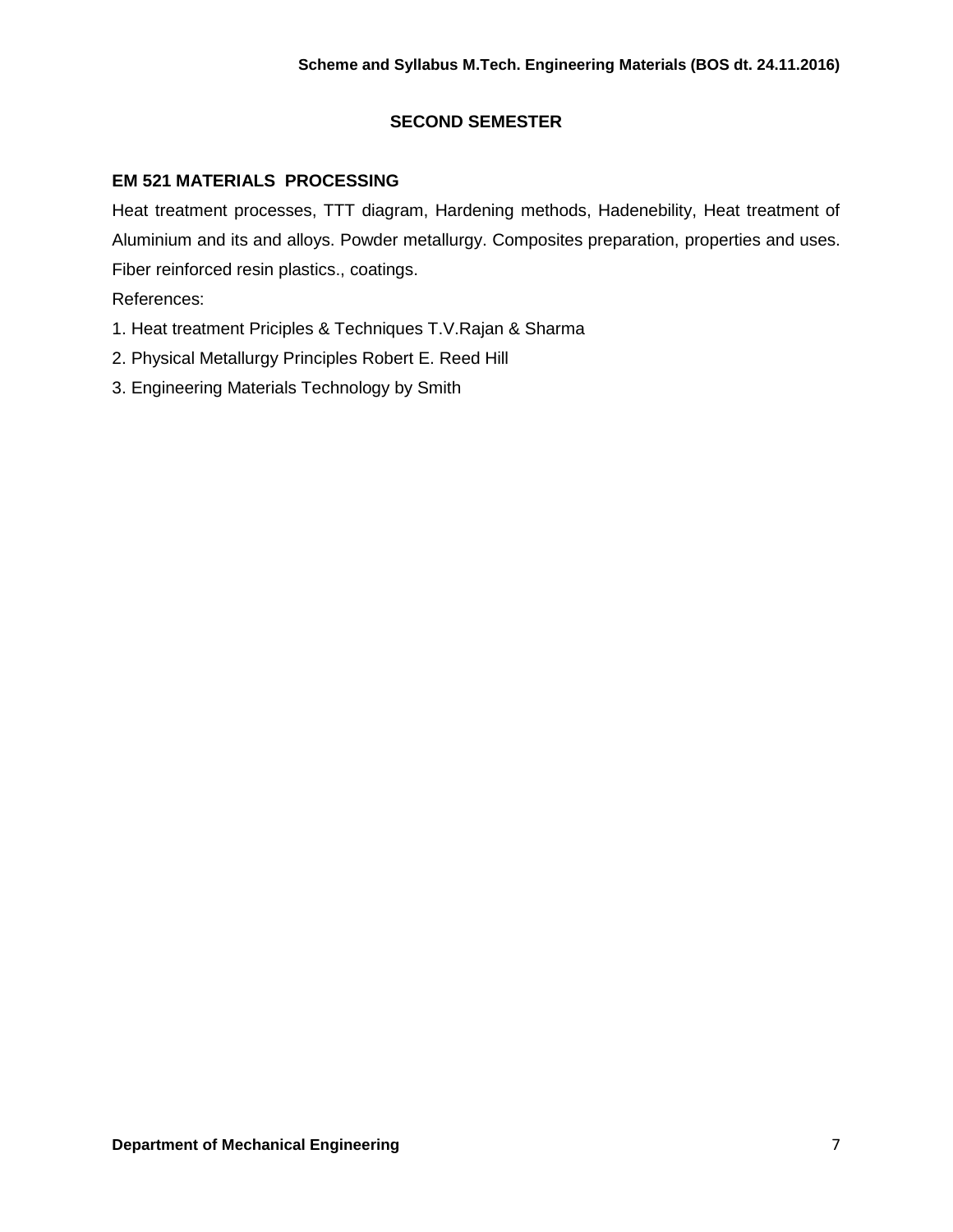## **EM522 MATERIALS MANAGEMENT**

Importance of material management system, Planning and Organization, Store, Codification, standardization, waste management. Purchase and Sales management. Inventory management, JIT, Cost reduction through material management, value analysis, computer applications in material management.

References :1. Materials Management P.B. Pandey ;2. Materials Management H.C. Sharma

3. Operation Research Heera Gupta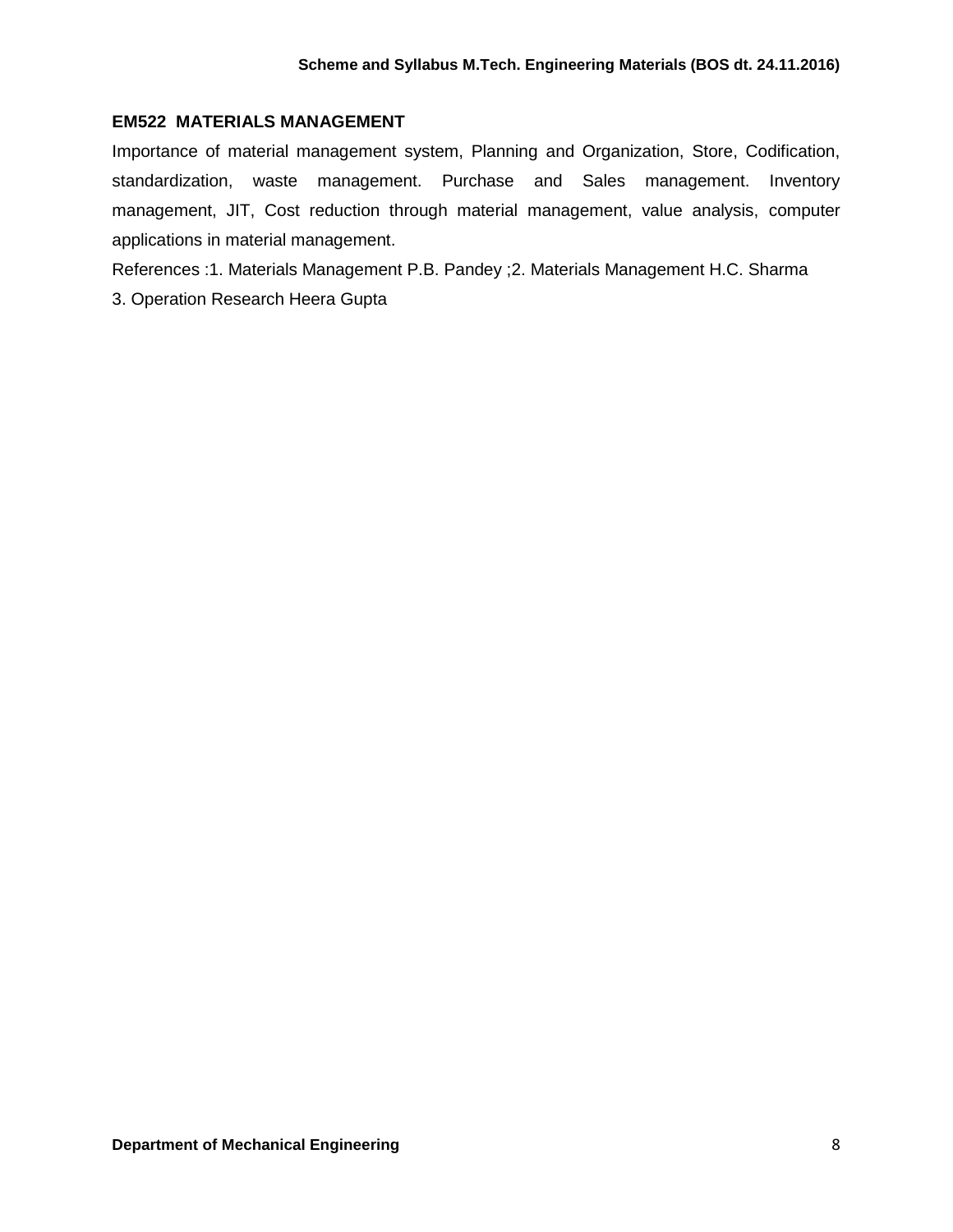## **EM523 TRIBOLOGY**

Tribology over view, friction, wear & lubrication, economic significance, impact of tribology on maintenance, plant life, energy conservation, material conservation, safety & pollution. Types of wear, its significance, wear regimes, adhesive, abrasive, corrosive, erosive & fatigue wear, effect of surface film, control of wear, Bearings, Gears lubrication and failure, seals, elastomers, seal failures.

- 1. Introduction to Tribology of bearings B.C. Majumdar
- 2. Maintenance Engineering Handbook Ed. Lindley R. Higgins
- 3. Friction & Wear of Materials Rabinowicz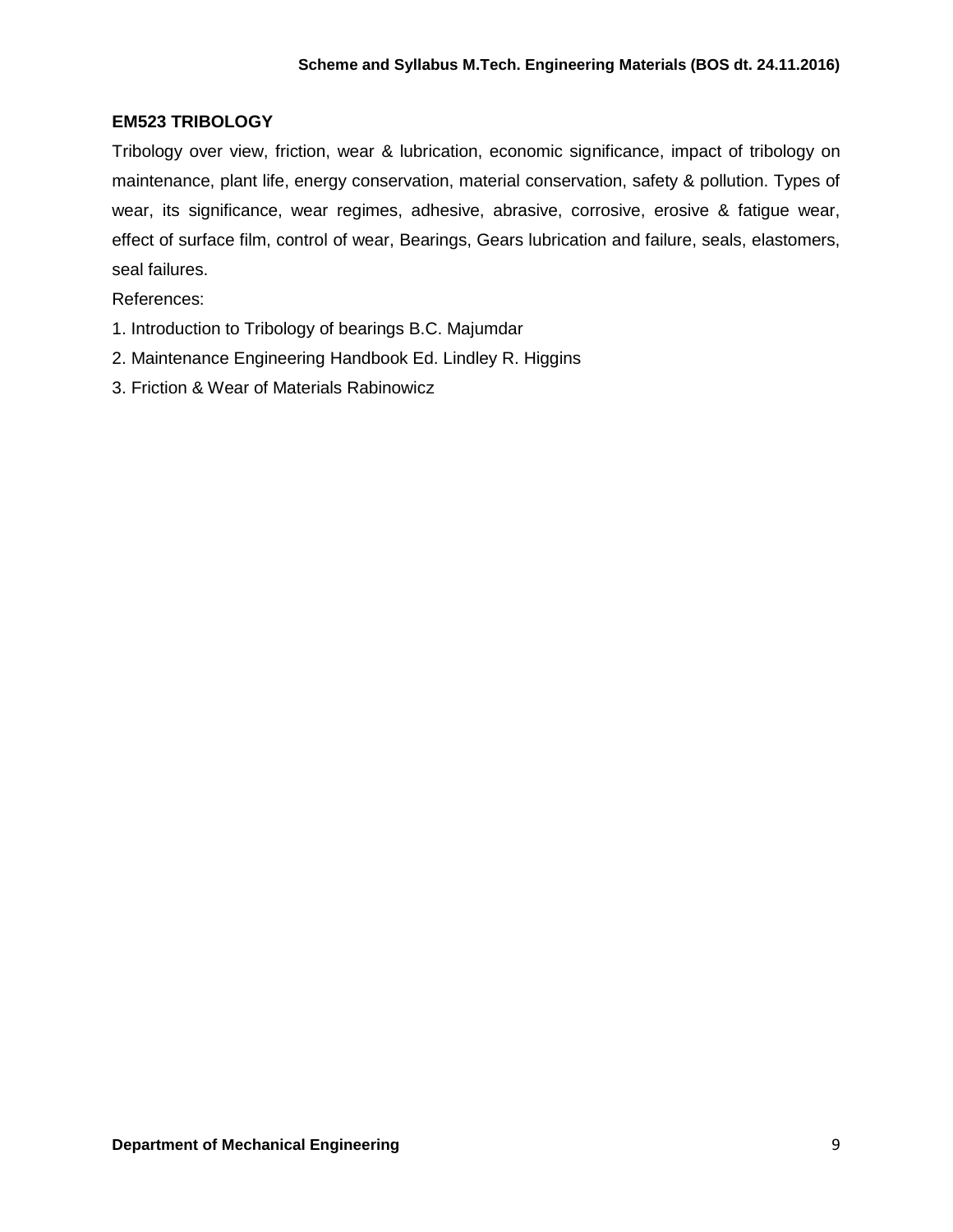# **EM 524ADVANCED MATERIALS LABORATORY**

Experiments related to advances materials

### **EM525 SEMINAR 2 & MINI PROJECT**

Students have to collect a International Journal paper on the topics of their interest, prepare a write up and present with suitable demonstration by software or experimental work. Evaluation will be based on relevant topic student has studied, communication skill and reporting/documenting procedure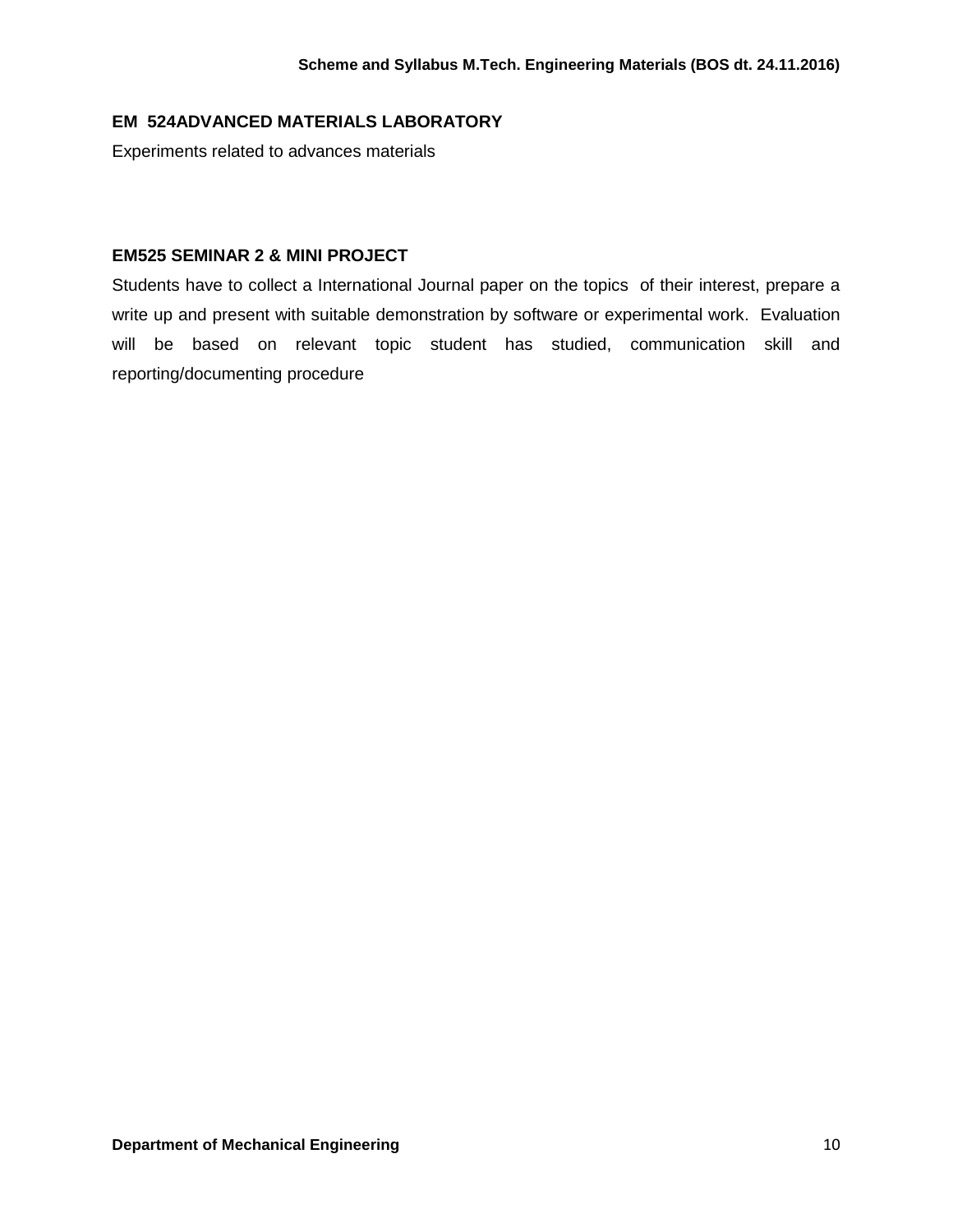#### **DEPARTMENT ELECTIVES**

#### **EM531 BIO MATERIALS**

Studies of Biomaterials-Biocompatible, Teflon, Silastics, Siloconized rubbers, Acrelic cements for dentures and Bine setting cements. Biodegradable materials such as polymers, high concentrated protein compounds with a short life time. Impact failure fields and degradation of implants biosensors, bioreacters. Bioprocess instrumentation and control system. Biomechanical behaviour under biological and/or medical condition such as fracture toughness, fatigue, plasticity, viscoelasticity, rheology, tribology and wear and behaviour under impact. Mechanics and device for promotion of physical strength. Biomechanics: Mechanics of forces and movements of joints. Fracture mechanics of the human skeleton with special reference to dynamic impact. Effect of vibration on human skeleton, Mechanical and biological properties of membrane biomaterials, cellular and tissue engineering. Standardization problems on biomaterials and related products. Assessment of reliability and safety of biomedical materials and man-machine systems. Product liability of biomaterials and related products. Bioengineering and materials technology as applied to decontamination against environmental problems.

- 1. References
- 2. 1. Bioengineering Materials R.S.Sharma
- 3. 2. Engineering Materials R.L.Timings.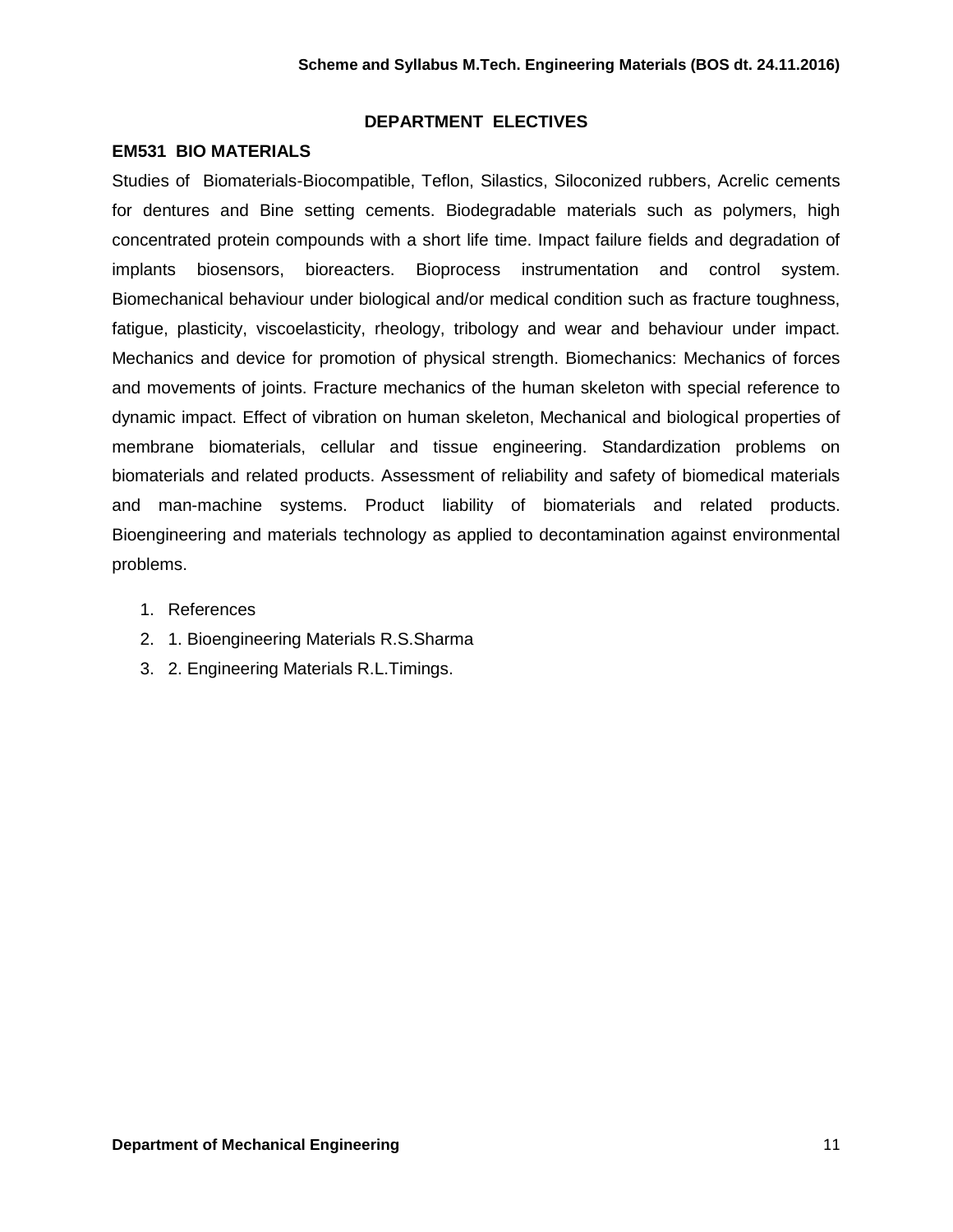### **EM532 NUCLEAR MATERIALS**

Structure of a power plant, requirements of reactor materials, fuel materials, plutonium uranium and thorium and their alloys and compounds, magnesium and its alloys, zirconium and its alloys, austenitic stainless steel materials for reactor vessel and other components, copper alloys, titanium and its alloys, coolants used in reactors, radiation embrittlement , corrosion of reactor materials,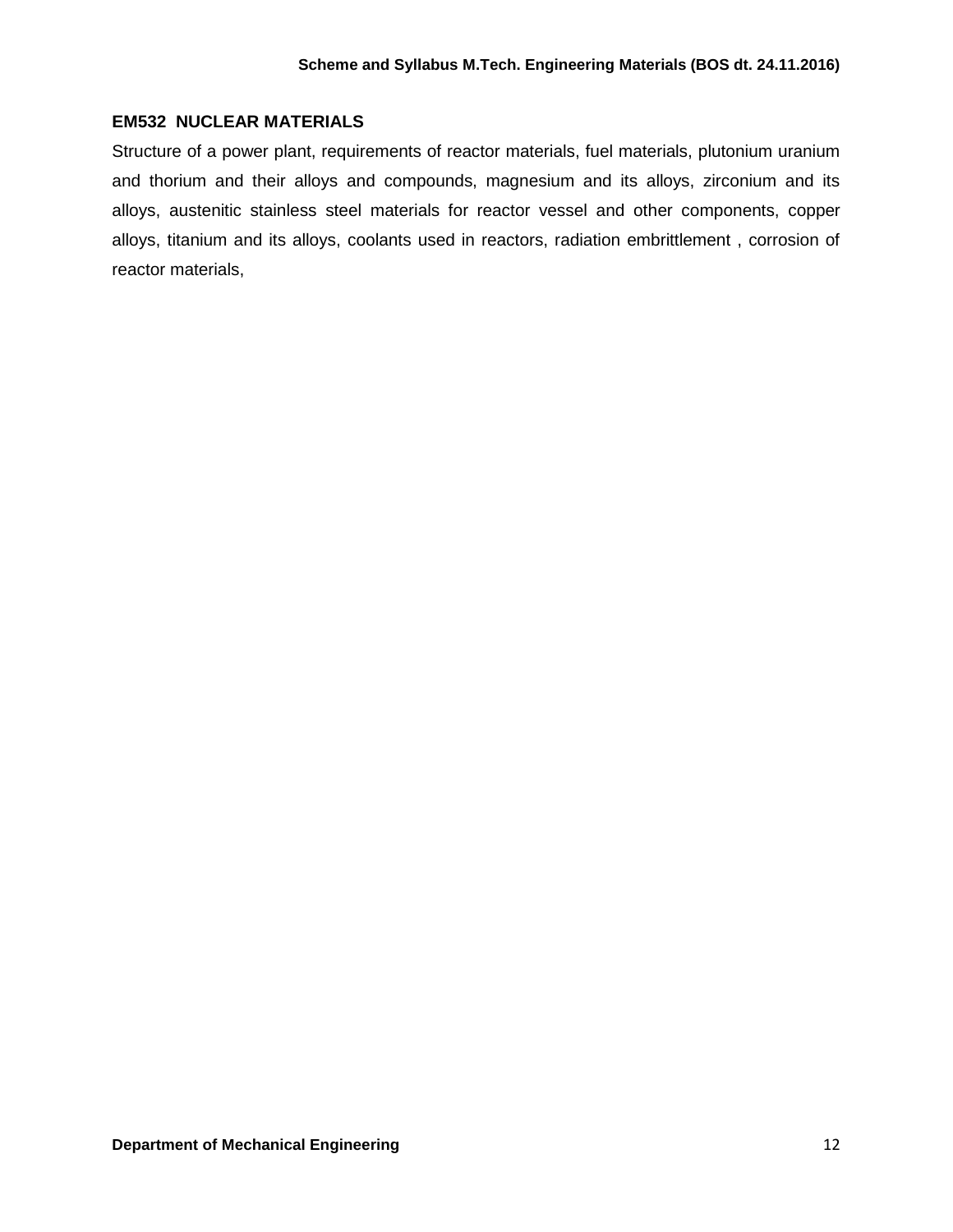### **EM533 AEROSPACE MATERIALS**

Carbon- carbon composites, production, properties and applications, inter metallic matrix composites, ablative composite based on polymers, ceramic matrix, metal matrix composites based on aluminum, magnesium, titanium and nickel based composites for engines, super alloys, aluminum alloys, magnesium alloys and titanium alloys, materials for plasma engines, inter-metallic aluminides, ceramics and polymeric materials.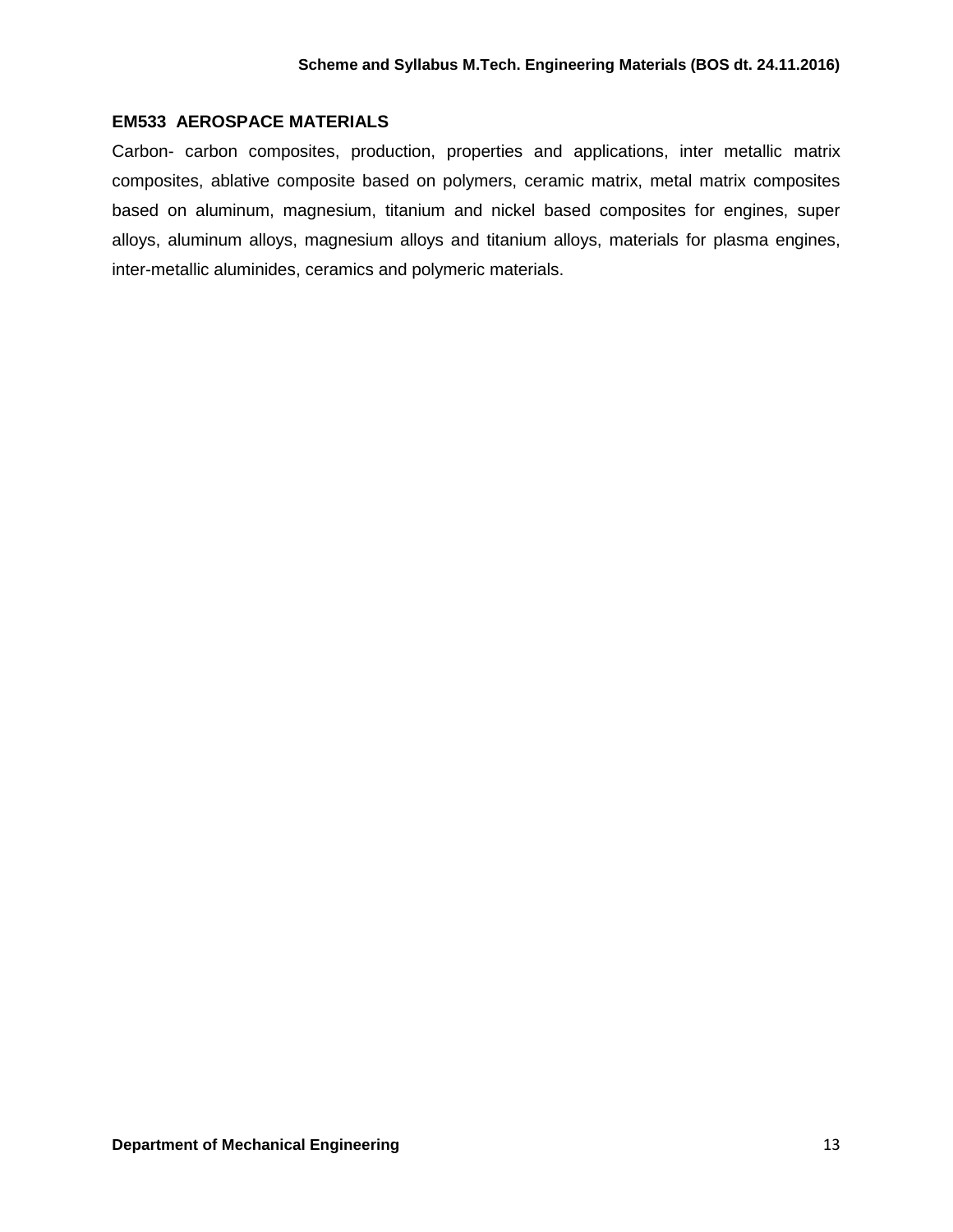# **EM 534 POLYMER ENGINEERING**

Automotive applications of plastic, Environmental considerations, Structure of the molecule, Viscoelasticity, Polymer composites, FRP, reinforced rubbers, Forming, flow properties of polymers melts, cooling and solidification, extrusion. Mechanical, Electrical and Barrier Properties, Conducting polymer, High temperature polymer, Rheological behaviour of polymer. Design and Analysis, materials selection, designing for manufacture, designing for stiffness, strength, testing of polymers.

- 1. Engineering Polymer R.W. Dyson
- 2. Principles of Polymer Engg. N.G. McCrum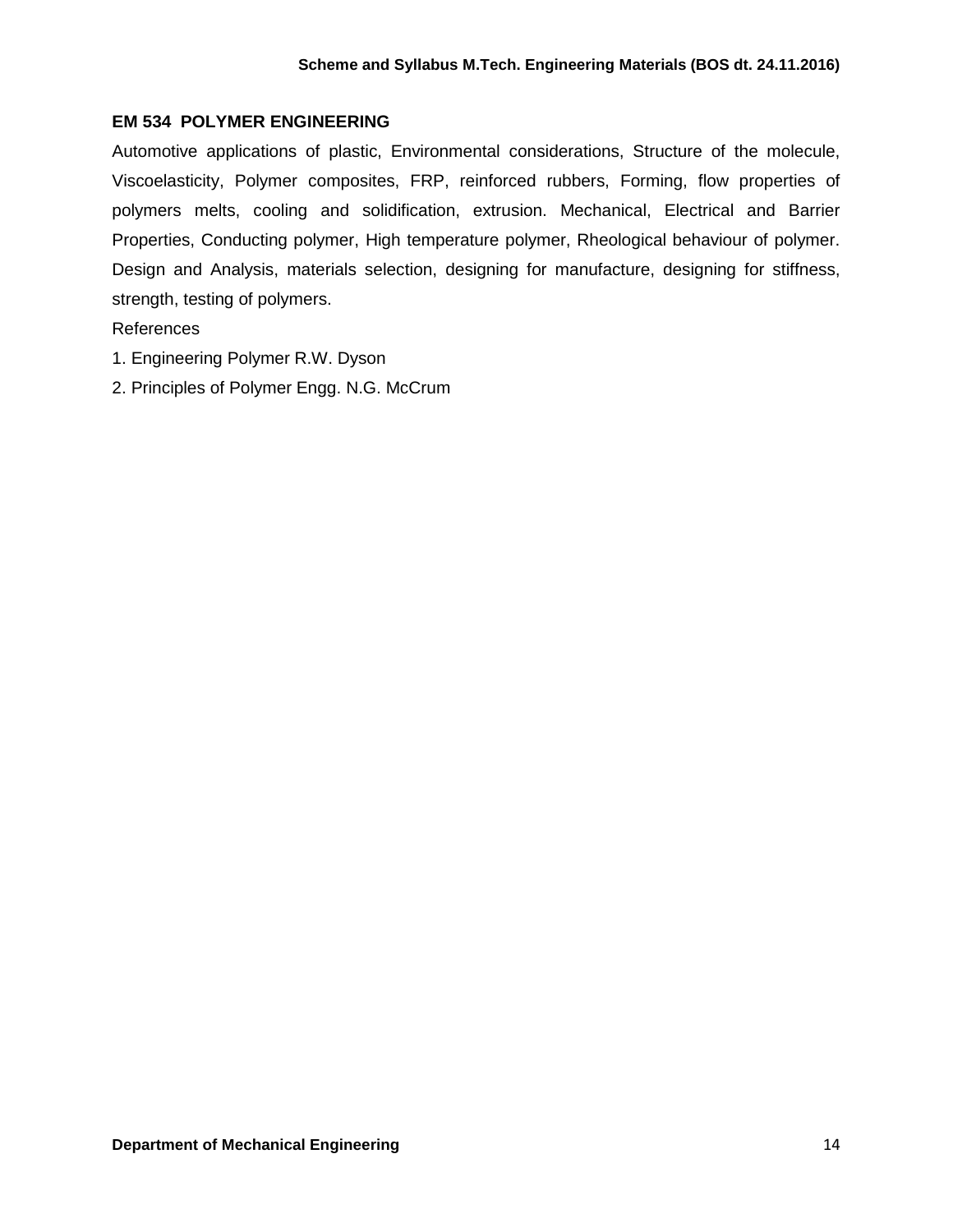# **EM535 CORROSION ENGINEERING**

Electrochemical and thermodynamic principles, stress corrosion cracking, intergranular corrosion, corrosion fatigue, fretting corrosion and high temperature oxidation; causes and remedial measures, susceptibility tests for IGC, Corrosion prevention by design improvements, metallic, non-metallic and inorganic coatings, mechanical and chemical methods and various corrosion inhibitors.

- 1. An Introduction to Metallic Corrosion and its Prevention Raj Narayan
- 2. Corrosion Engineering Fontana M. G., Greene N. D.
- 3. Denny Jones, "Principles and Prevention of Corrosion", Prentice Hall of India, 1996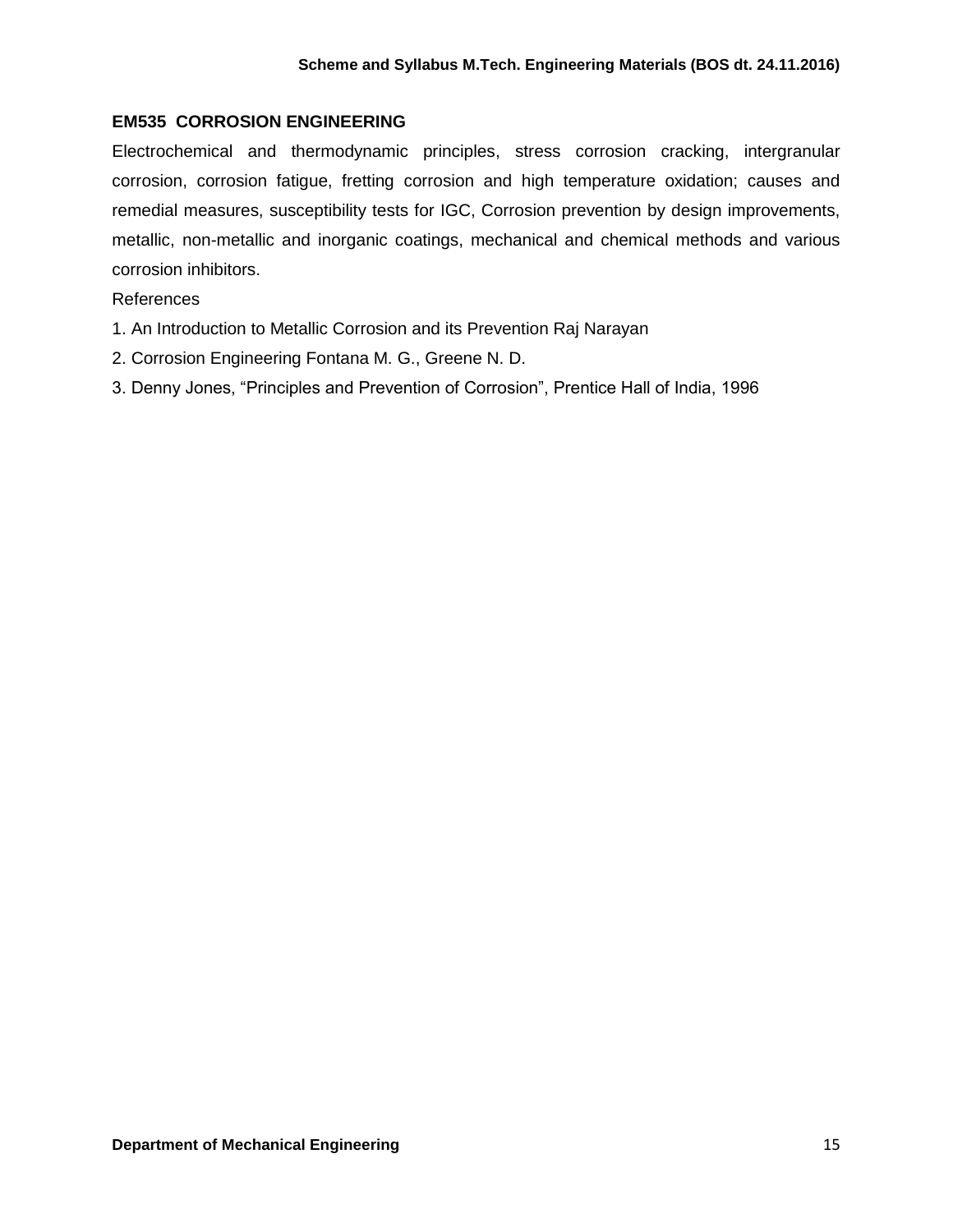# **EM536 METAL FORMING**

Classification of metal forming processes, effect of temperature, strain rate and microstructural variables; residual stresses, experimental techniques, yielding theories, Classification of forging processes, forging equipment, forging defects, Classification of rolling processes, rolling mills, cold rolling, hot rolling, Types of extrusion, process variables, wire, rod, and tube drawing, lubrication processes, stretch forming, deep drawing.

- 1. Mechanical Metallurgy Dieter G. E,
- 2. Engineering Metallurgy, Volume II, Higgins R.A,
- 3. Mechanical Working of Metals-Theory and Practice Harris J.N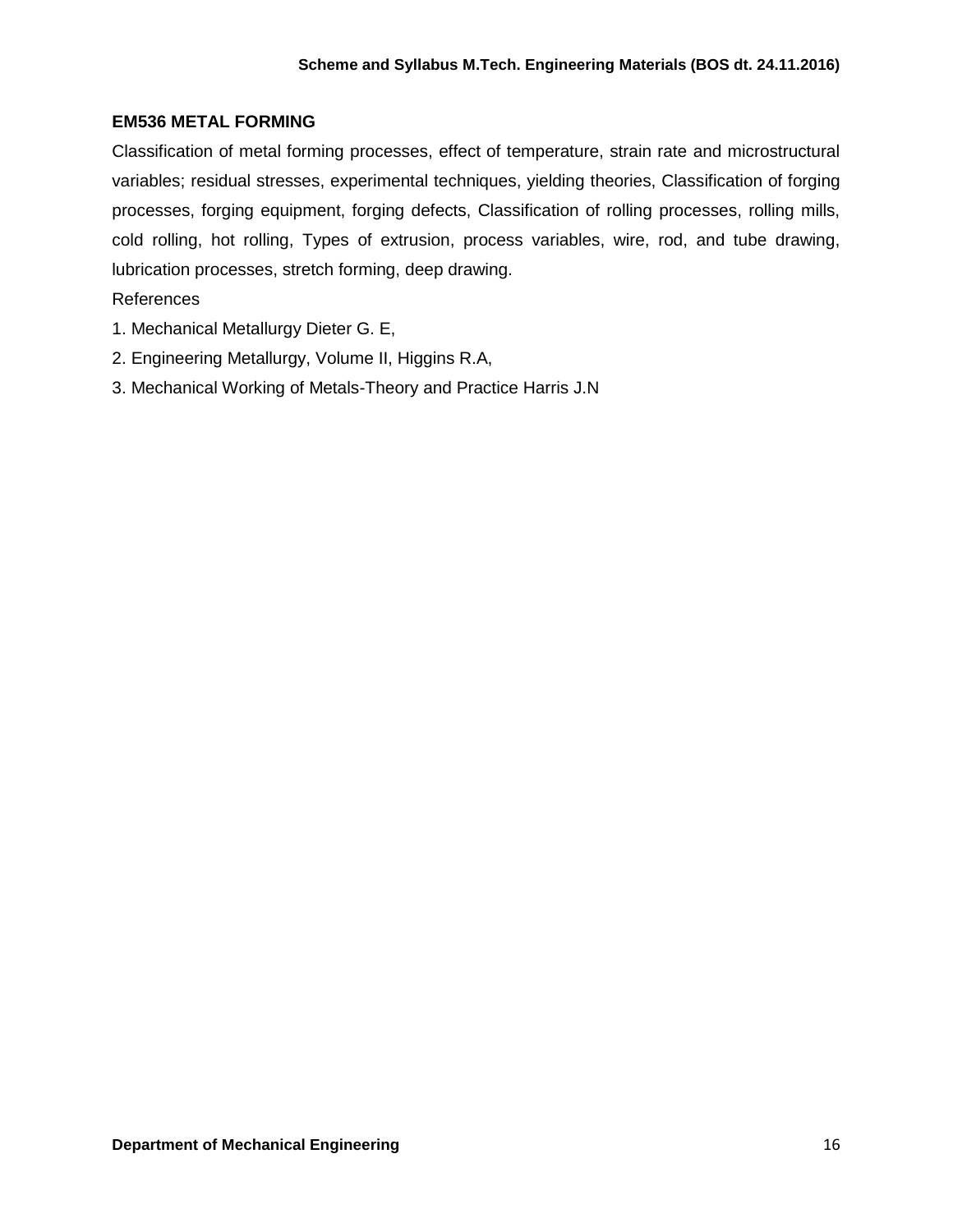## **EM-537 THEORY OF PLASTICITY**

Nature of plasticity, Differential equations of equilibrium, 3D stress analysis, Von Mises, Tresca"s and anisotropic yield criteria, halgh-Westerguard stress space representation of yield criteria, Elastic and Plastic stress strain relations and stress strain rate equations, Prandtle-Reuaa equations, Generalised plastic stress strain relations, Anisotropy and instability. Plane plastic flow, Slip-Line field, Plain plastic stress and pseudo plane stress analysis and its applications, Extremum principle for rigid perfectly plastic material, surfaces of stress and velocity discontinuity, Upper bound and lower bound theorems and applications.

- 1. References
- 2. 1. The Mathematical Theory of Plasticity R Hill
- 3. 2. Applied Plasticity Chakrabarty
- 4. 3. Plasticity theory Jacob Lubliner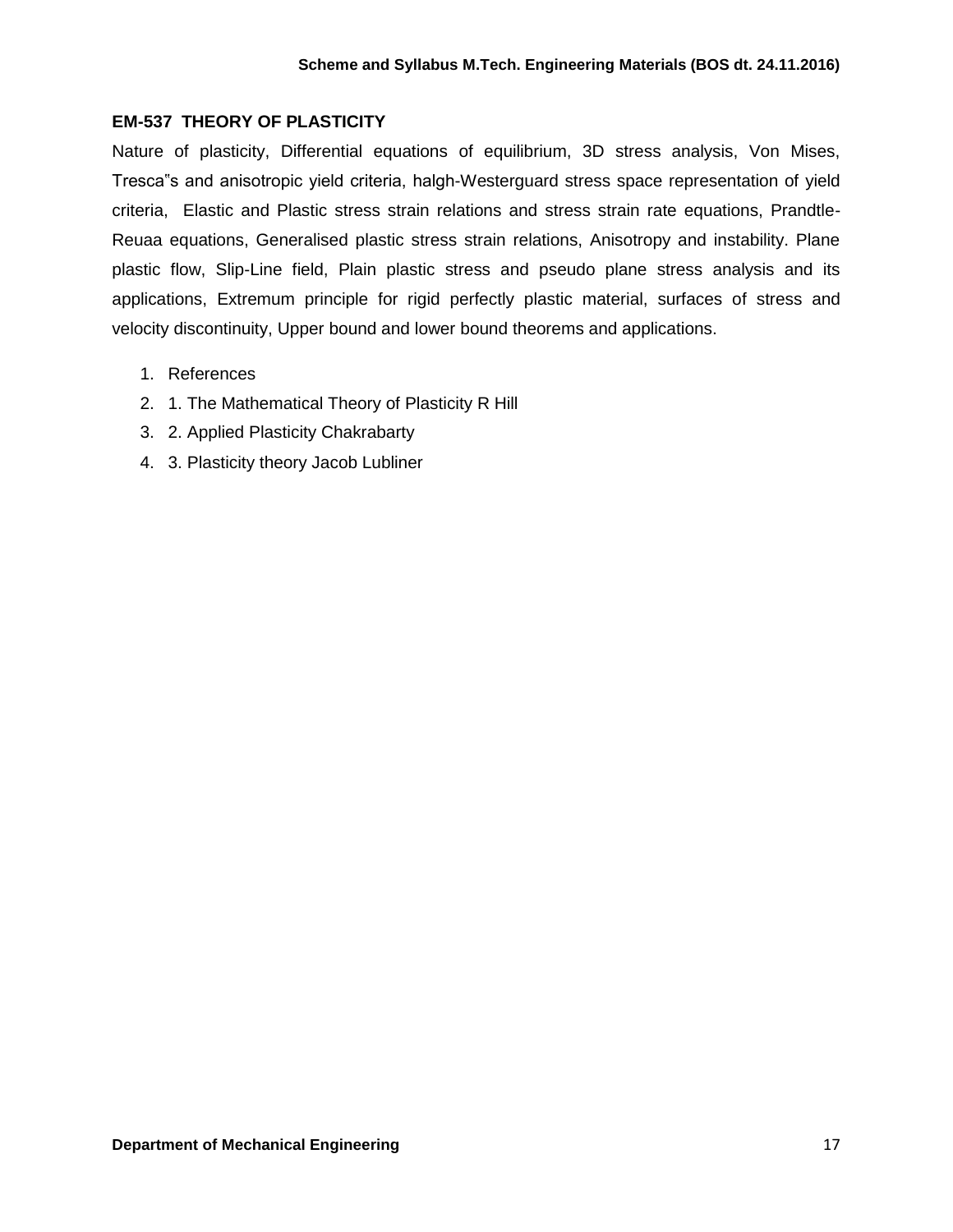### **EM538 ADVANCED MATERIALS**

Nanomaterials: Carbon nanotubes, structure and properties, chemistry of carbon nanotubes, graphite whiskers, cones and polyhedral crystals, nanocrystaline diamond, carbide derived carbon nanotubes in multifunctional polymer nano composites, Composites processing, micromechanics, shape memory alloys (SMAs), metallic foam, Plastics, polymeric materials (molecular viewpoint), microstructures in polymers, mechanical properties (macro view point) chemical and physical properties (macro view point), designing with plastics,, thermoplastic materials (commodity plastics), thermoplastic materials (engineering plastics), thermoset materials, elastomeric (rubber) materials, related processes, Environmental aspects of plastics. References

1. Materials, their Nature, Properties and Fabrication Sukh Dev Sehgal, Lindberg R.A.

2. Light alloys: Metallurgy of Light Metals Polmear I. J.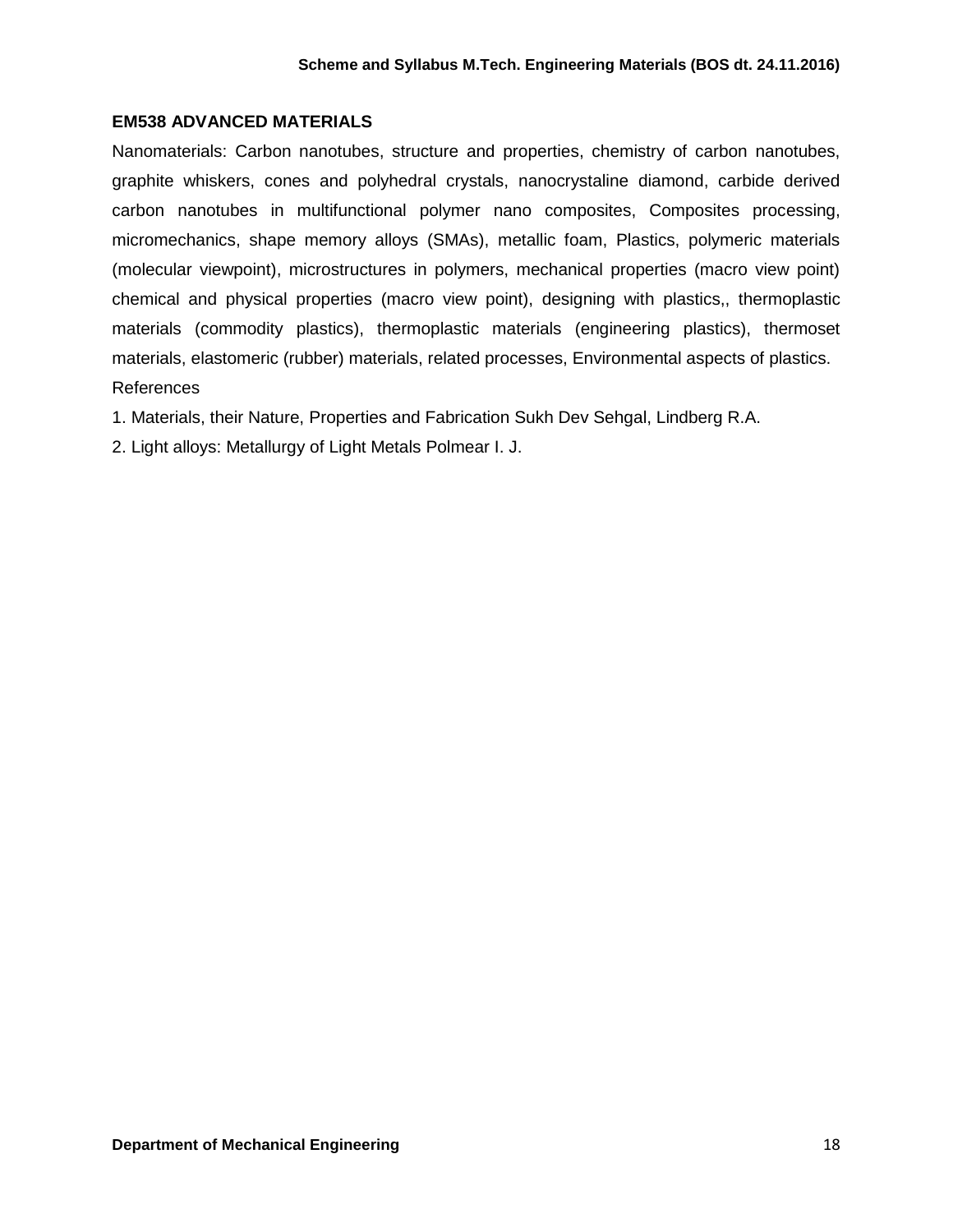# **EM539 PRODUCT DESIGN AND DEVELOPMENT**

Forecasting and market research for a new product, Identification of needs of the customers, concept generation, selection, testing, product architecture, design for manufacturing, environment, prototyping. Robust design, development of IPR copyright, patents, design. References

1. Product design and development by Karl Ulrich and Steven Eppinger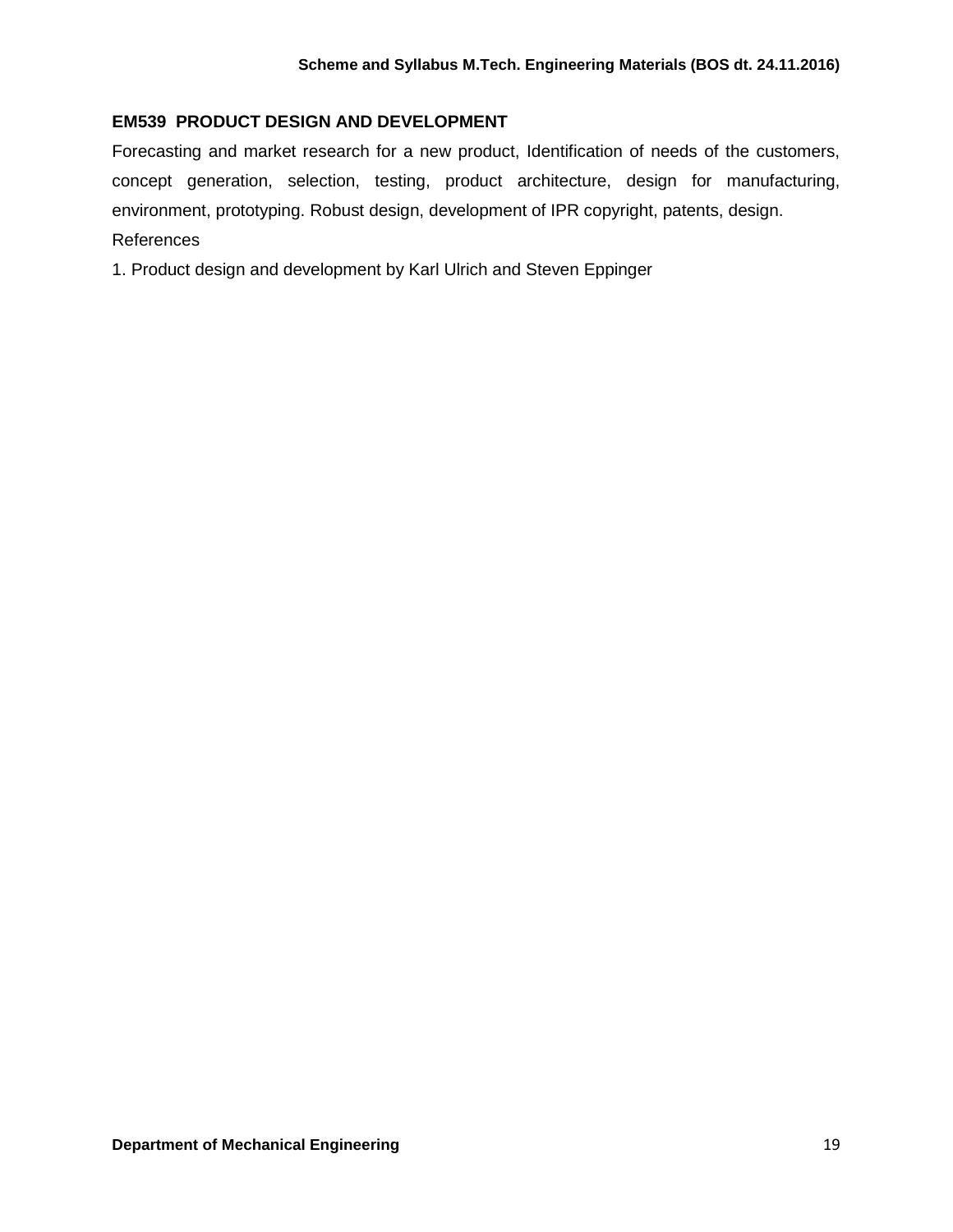# **EM541 INTELLECTUAL PROPERTY RIGHT**

Introduction to IPR, Patents and methods of application of patents, Trade secret copyrights, Trademarks. Legal implications, Intellectual Property Issues in Cyber Space, Cyber laws, Law of Digital Contracts, Role and Function of Certifying Authorities, Legal implications. Trade secret copyrights, Trademarks, Copyright and related rights under existing and prospective treaties and conventions (particularly Berne, WIPO Treaties, TRIPs), WTO, dispute settlement and TRIPs.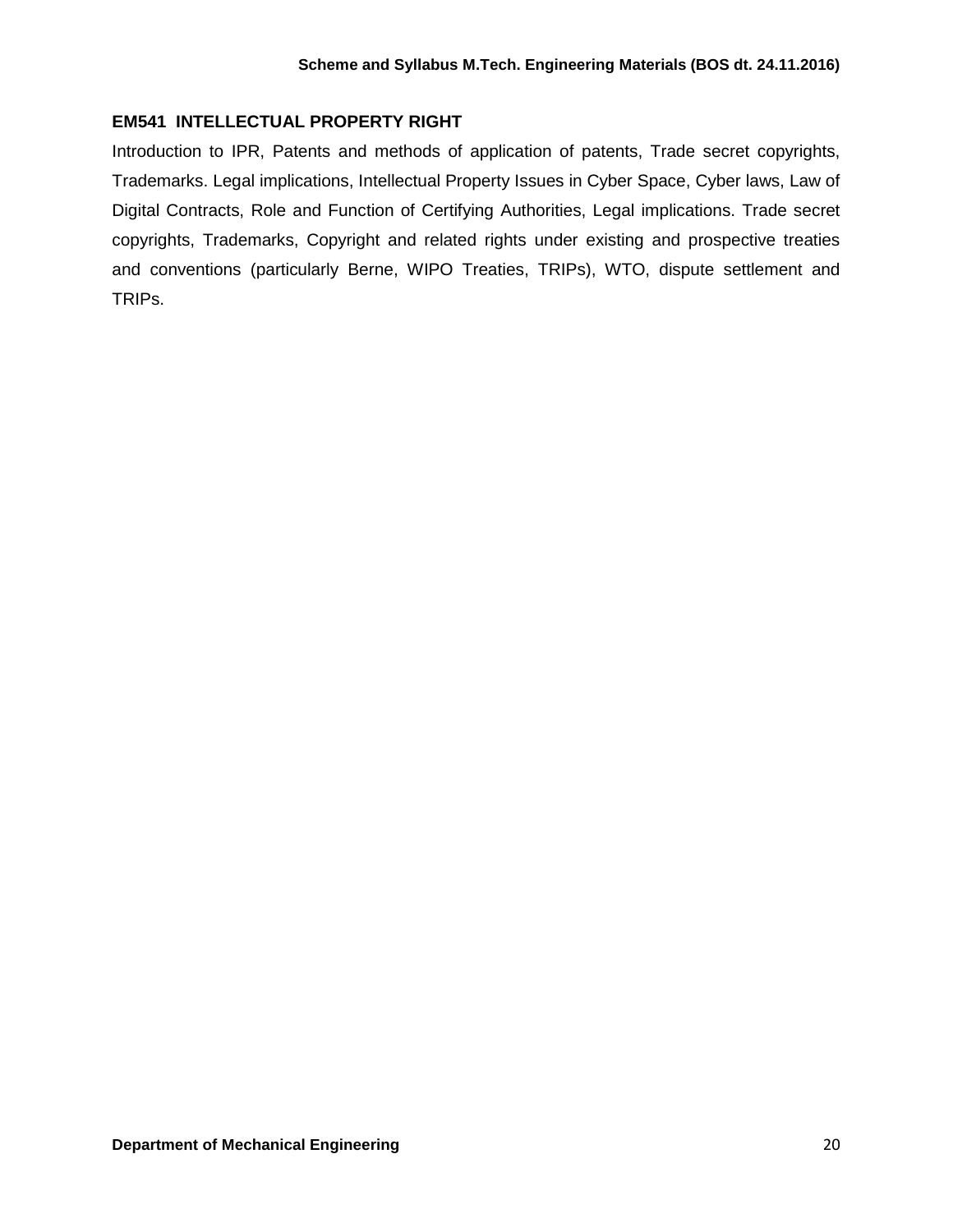# **EM542 FRACTURE AND FAILURE OF MATERIALS**

Application of fracture mechanics in analysis of fracture, elastic – plastic fracture mechanics, plain strain fracture toughness test, crack opening displacement test, Ductile – brittle transition, method of determination of transition temperature, factors affecting ductile – brittle transition temperature. Objectives of Failure Analysis, non destructive testing, mechanical testing, microscopic examination of fracture surface, scanning electron microscopy. Fracture modes: Shear mode, cleavage mode, other fracture modes, factors affecting, the ductile-brittle relationship, stress systems related to fracture of ductile and brittle metals: Pure loading systems, Tension loading, Torsion loading, Compression loading, Bending, Fatigue, effect of stress concentration, study of fractograph of some common metals. Determination of fracture type : Ductile and brittle fracture, Fatigue fracture, Distortion failure, Creep and stress rupture failures.

- 1. Fundamentals of Fracture Mechanics J.F. Knott
- 2. Mech. Behaviour of Materials K.K. Chawla
- 3. Elements of Fracture Mechanics Prashant Kumar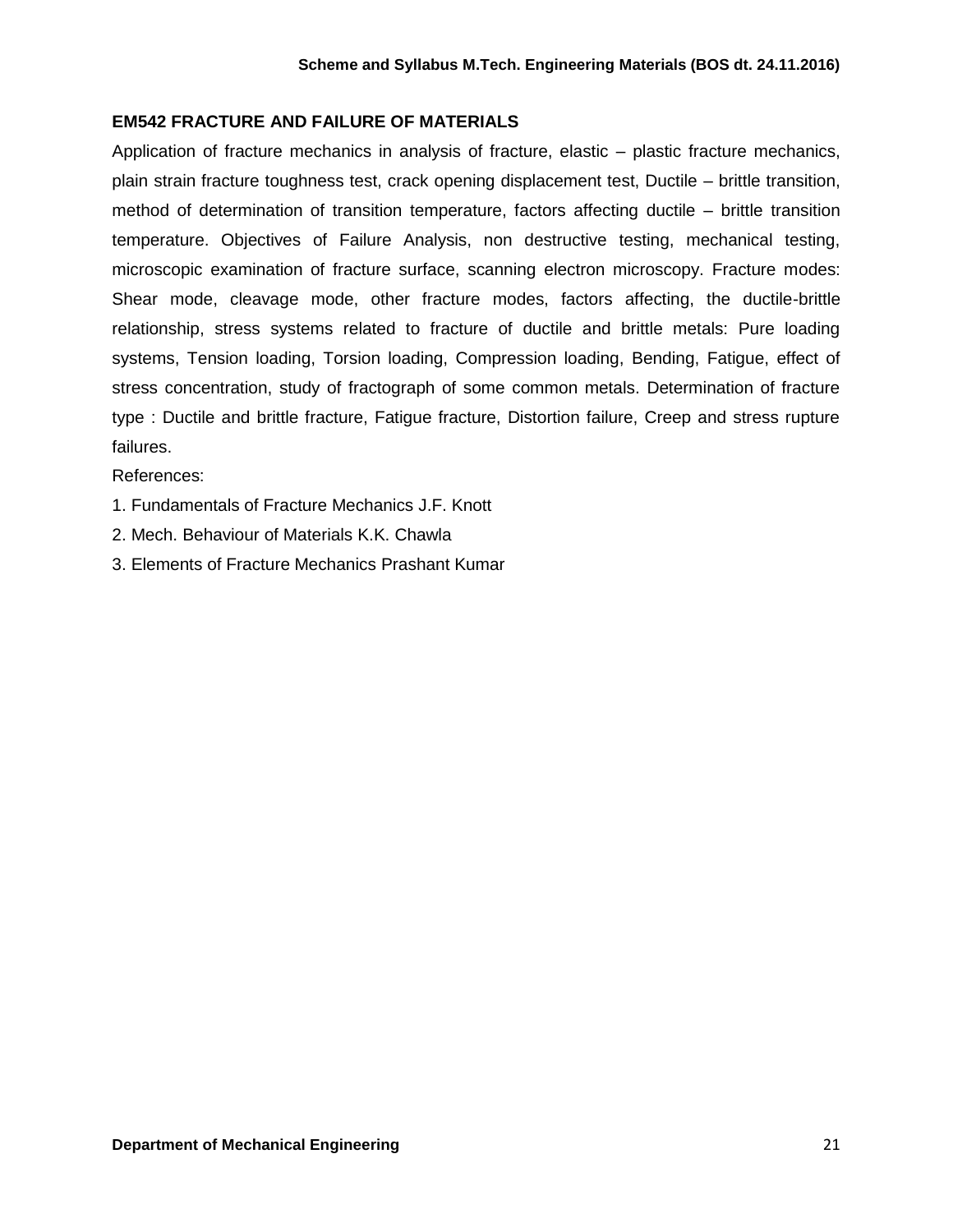### **EM543 COMPOSITE MATERIALS**

Types of Composites, Reinforcements, Whiskers, Laminar composites, Flake composites, Filled composites, Particulate reinforced composites, Cremates, Micro-spheres, Solidification of composites. Economics of Composites and Reinforcements, Design of Composite Materials, Mechanics of composites, Applications of Composites, Laminated metal composites, Ceramic materials, Ceramic-metal systems, Ceramic glass system, Ceramic-ceramic systems, Metal Matrix Composites, Reinforcement, Reinforcement selection, Matrix selection, effects of reinforcements, Properties, Fabrication, Whisker reinforcement, Whisker composite properties. Alcomposite foam, functionally gradient composite materials. Composite material for automobile, aerospace and general Engineering applications. Ceramic Matrix Composites: Particulate reinforced composites, Continuous fiber reinforced composites, Chopped fiber and whisker reinforced composites, Fabrication processes, Properties.

Reference :

1. Composite Materials Lawrence J. Broutman;

2. Composite Materials R.M. Jones